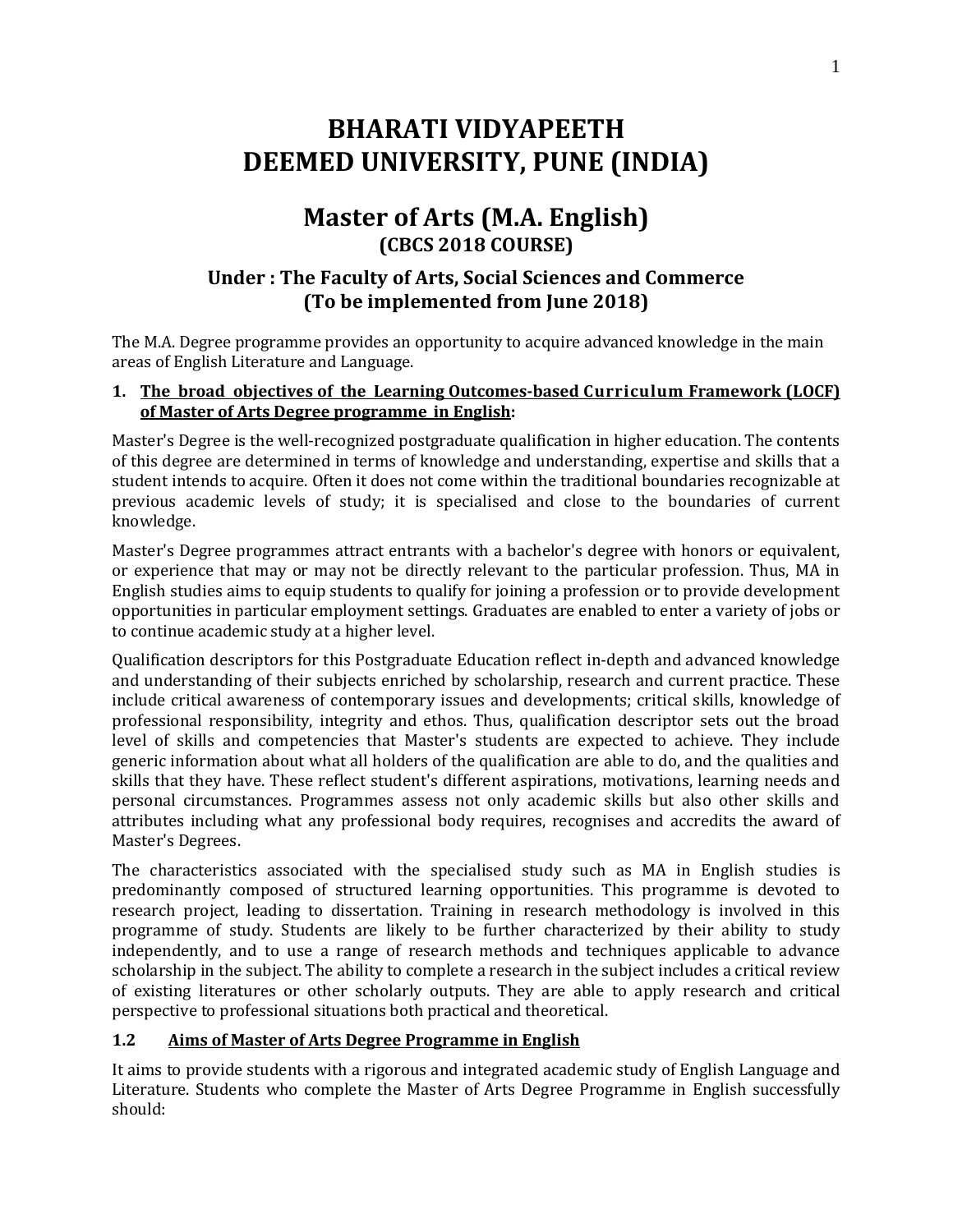- acquire an understanding of the principles and institutions of English Language and Literature;
- acquire an improved ability to think analytically about English studies and to apply this knowledge in their professional and national settings;
- acquire an improved ability to conduct research on English Language and Literature;
- institutionalise framework for cross-national professional collaboration and the exchange of information;
- communicate their conclusions clearly;
- demonstrate self-direction and originality in tackling and solving problems, and in collecting and commenting on complex information;
- indicate ways of extending practices in English studies and apply English studies theories to quickly evolving situations

### **1.3 Postgraduate Attributes in English**

The postgraduate attributes in English Language and Literature involve skills expected to be gained by a student through studies that support in sharpening competence for augmenting contemporary knowledge base, acquiring new learning and skills, identifying with future studies, engaging well in a preferred career and performing a positive role as enlightened citizen in the society. The characteristic, profundity and magnitude of the learning experiences made available to the students support them to unfold the quality attributes in the following manner:

- **Disciplinary Knowledge:** Aptitude to manifest wide and extensive knowledge in the field of study and comprehension of one or more disciplines constitute part of postgraduate attributes including how other disciplines relate to the field of knowledge. An international perspective in the area of study also gives a wider learning of the subject. In the specialised course on English Language and Literature, the constant review and renewal of subject and courses assure coverage of recent developments. Quality education and training build a condition in which learning is exchanged, critically evaluated and used in contemporary situations with the aptitude to review, examine and integrate and utilize actual learning in the appropriate field.
- **Communication Skill:** Classroom discussion and formal presentations render a suitable opportunity to sharpen oral communication and written assessment skills. They create ability to manifest ideas and thoughts in writing and orally to communicate confidently their viewpoints. By expressing adeptness to listen meticulously, they can read and write logically as well as give obscure information in explicit and succinct manner. With practice as a part of interdisciplinary team, students become able to choose and employ the proper form and methods of communication.
- **Critical Thinking:** The ability to apply critical reasoning to issues through independent thought and informed judgment are important postgraduate attributes integrating information from a wide range of sources. The postgraduates are able to apply analytical thought to body of knowledge and critically evaluate ideas, arguments, claims, beliefs on the basis of empirical evidence from open-ended and reasoned perspectives. They become able to identify relevant assumptions or implications and formulate coherent arguments.
- **Research Related Skills:** Research papers and other research tasks are expected to develop a degree of creativity, originality and discovery that benefits a postgraduate programme of the highest quality and to which students are encouraged. An ability is developed to undertake supervised research, including the design and conduct of investigations in a systematic, critical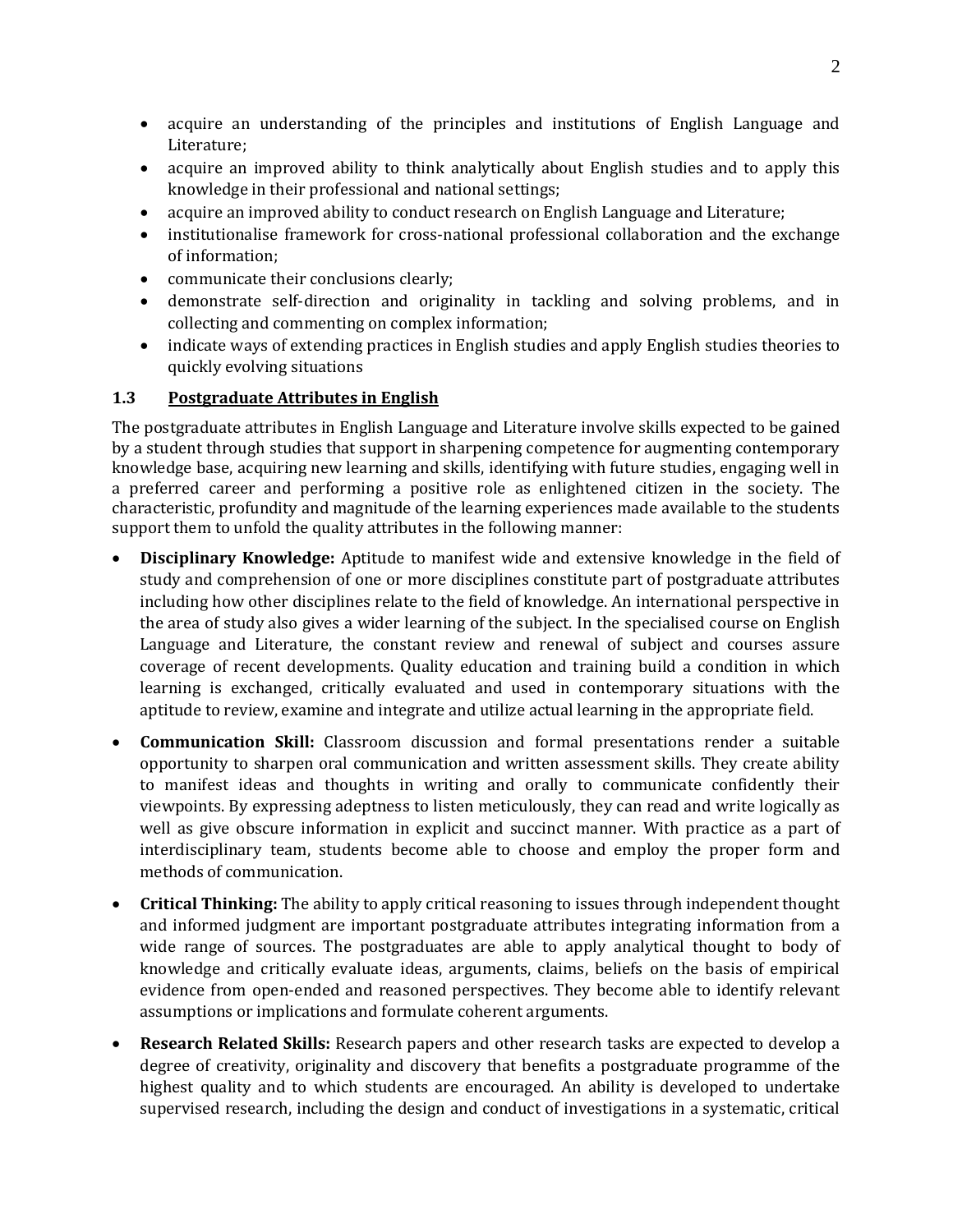manner. Identification of appropriate problem and research questions, a critical analysis of the literatures, data analysis by using software and ICT, drawing logical conclusion are integral part of research skills. Postgraduate programme in English studies is designed to enhance skills in research and analysis, which are tested in all forms of assessment. All postgraduates demonstrate, through subject assessment, their ability to develop substantial research-based scholarship. Research related skill involves a sense of inquiry and capability for asking relevant questions, defining problems, articulation, ability to recognise cause and effect relationship, formulate hypothesis, and to report the result of experiment or investigation.

- **Self-Directed Learning:** The demanding nature of postgraduate attributes requires effective time-management and an ability to work independently. The rigour of programmes ensure that all postgraduates have developed the ability to work with relative autonomy, which provides a foundation for future leadership roles. Ability to work and learn independently and effectively leads to generating innovative ideas in the changing environment to investigate problems and to have creative solution. Self-learning and application of competence in exploring also help in solving non-familiar problems. This leads to application of one's learning to real life situation and critical sensibility to lived experiences. Well-developed problem-solving abilities also contribute to flexibility of approach.
- **Ethical and Social Understanding:** Profound respect for truth and intellectual integrity including the ethics of scholarship add to the ability to embrace values in conducting one's life and in formulating position about ethical problems from multiple perspectives appreciating environmental and sustainability issues. This postgraduate attribute fosters understanding of social and ethical responsibility and ability to apply ethical standards in order to attain unbiased and truthful actions in all aspects of life. It also involves appreciation of the philosophical and social contexts of a discipline with knowledge of other cultures and appreciation of cultural diversity.
- **Quality of Teamwork:** Teamwork, as postgraduate attributes, creates capacity to value and work effectively and respectfully with diverse team and to facilitate coordinated effort for a common cause. It involves training in mapping out tasks of a team, setting directions and formulating an inspiring vision.

#### **1.4 Qualification Descriptors**

The qualification descriptors indicate both disciplinary knowledge and understanding as well as generic skills, including global competencies that all students in postgraduate programmes of study for the award of qualification of MA Degree in English studies should demonstrate.

The students, who complete the course successfully for the Master's Degree in the subject, acquire an understanding of the principles and institutions of English studies. The qualification descriptors reflect an improved ability to think analytically about the concept, implementation and development of English studies in their own professional and national settings. These descriptors also describe an improved ability to conduct research on English studies in the institutional framework for national or cross-national professional collaboration and the exchange of information.

Postgraduates will have

 an advanced and integrated knowledge of English studies for the protection and promotion of English Language and Literature;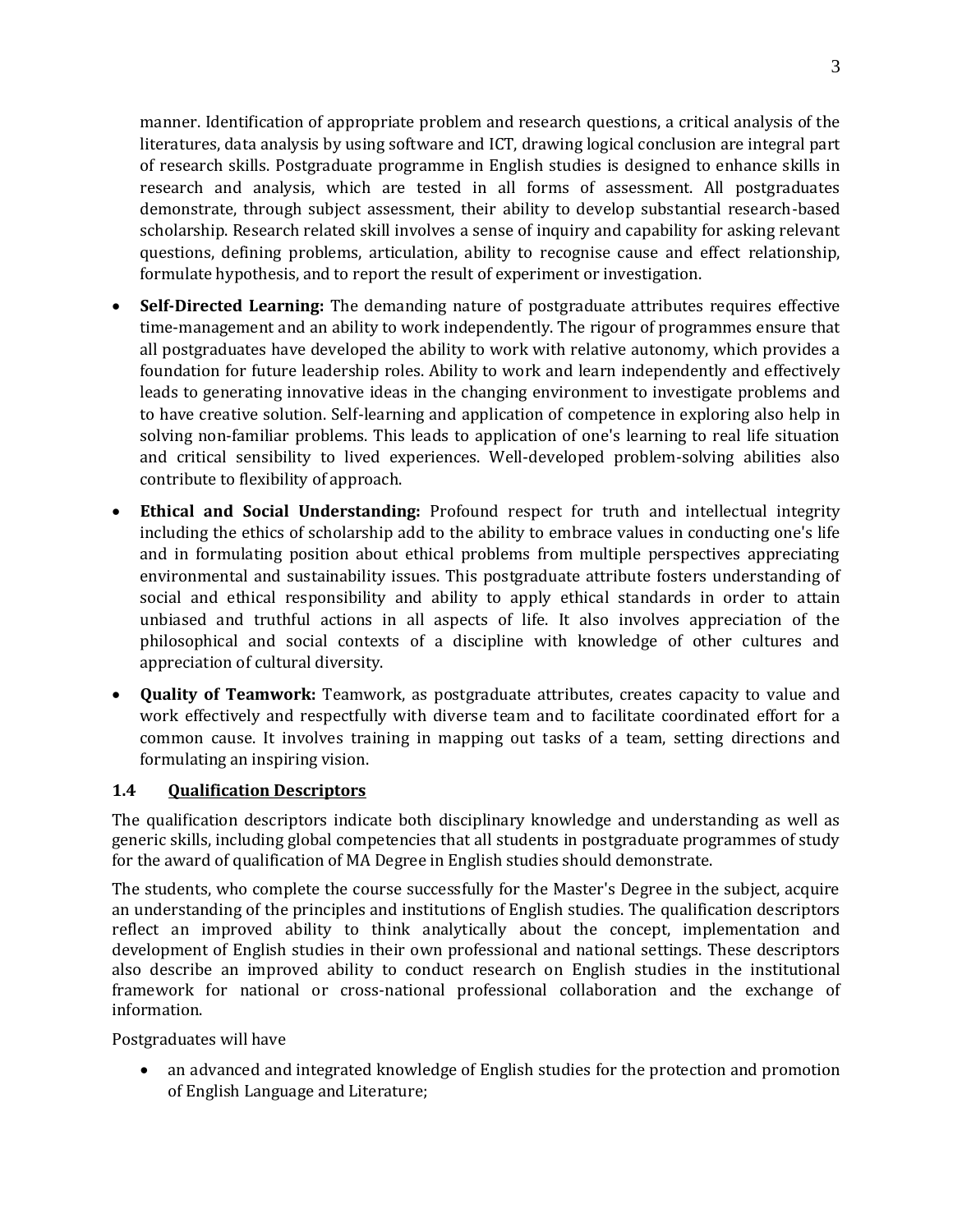- an advanced appreciation of the relationship between English Language, Literature and society, at the international and domestic levels, in the field of English Language and Literature; and
- the cognitive and technical skills to independently examine and critically evaluate current issues by reference to international and domestic English studies standard.

Further, the postgraduates will also be able to

- understand and critically examine the interrelationship between international, regional and domestic histories, philosophies, policies and practices of English Language and Literature;
- engage as informed and open-minded participant in debates about the contested universality of English studies and its application;
- analyze, interpret and assess the challenges posed to English studies in the context of globalization; and
- demonstrate autonomy, expert judgment and responsibility as advocate in the field of English studies.

The students who complete the postgraduate programme of study will be awarded a Master's Degree in English studies discipline. Some of the qualification descriptors a postgraduate will be capable to demonstrate on completion of Master level programme will include the following:

- systematic, extensive, coherent knowledge and understanding of English study as a whole with its links to related disciplinary areas; critical comprehension of theories, principles and concepts; and understanding of emerging issues in English Language and Literature;
- procedural knowledge related to the study of English Language and Literature, including research and development;
- skills in one's specialization and contemporary developments in English Language and Literature study, including critical understanding of latest developments in English Language and Literature;
- comprehensive knowledge about current research and skills for identifying problem relating to English studies; analysis and interpretation of data using methodologies for formulating evidence based solutions and argument; and skill for critical assessment of wide range of ideas and complex problems relating to English Language and Literature;
- application of disciplinary knowledge and skills to unfamiliar context with ability to analyse issues and seek solution to real-life problem; and
- English Language and Literature related skills to job trades and employment opportunities.

### **1.5 Programme Specific Learning Outcomes (MA English)**

Programme Learning Outcomes in MA English programme include subject-specific skills and generic skills, including transferable global skills and competencies, the achievement of which students are able to demonstrate for the award of MA Degree in English Studies qualification. It is to develop expertise to:

 explore the conditions and dimensions of empowering and transformative learning processes;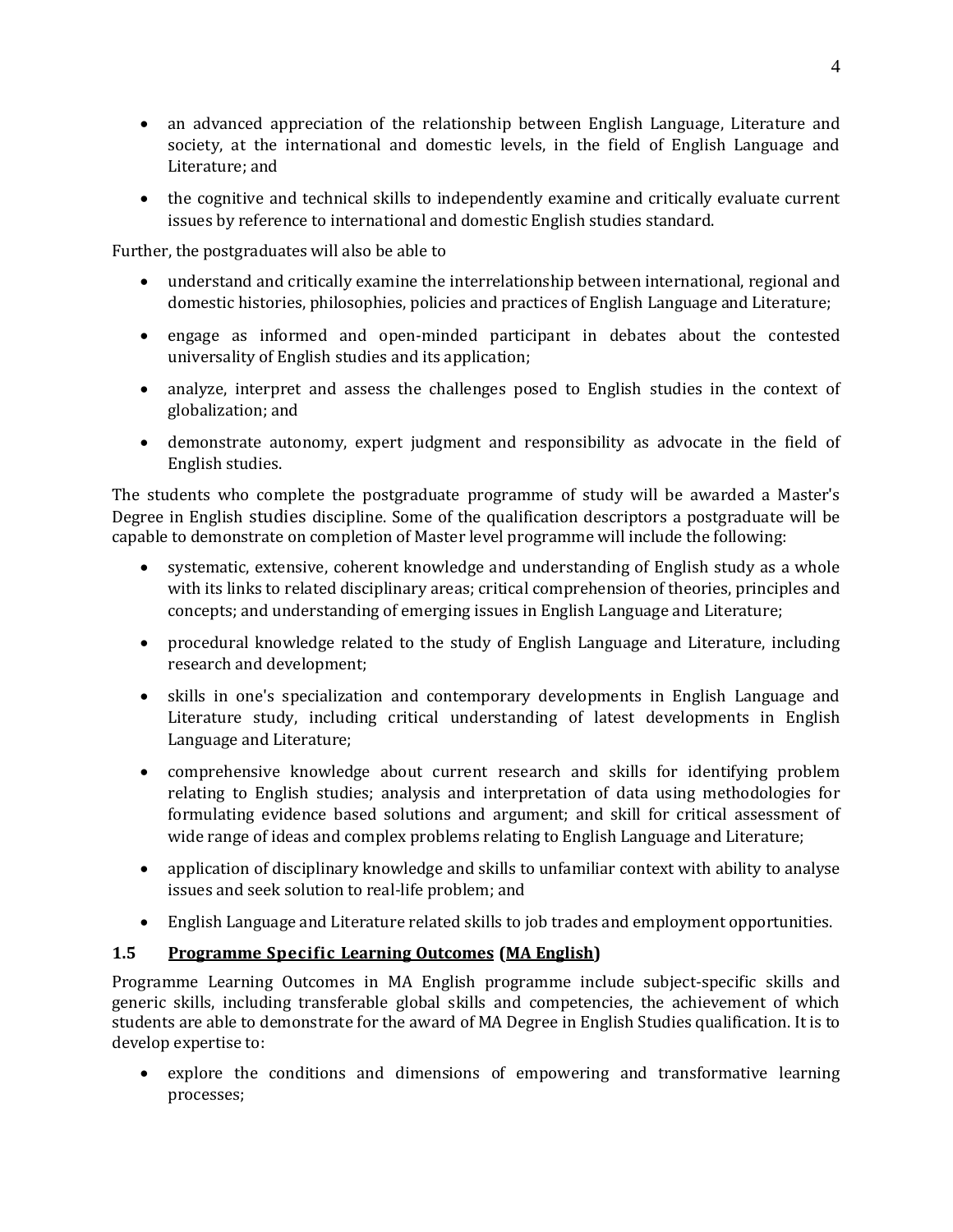- cultivate ability to look at and evaluate literary texts as a field of study and as part of the wider network of local and global culture;
- describe and critique the differing approaches, perspectives, and models of English studies and how they impact the ways in which English Studies education is carried out in diverse settings;
- design, conduct, analyze and present findings using diverse research tools and methods in order to create knowledge and awareness about English studies issues;
- drawing on critical pedagogies, produce advocacy tools and curricular resources to be used in formal or non-formal educational contexts to address English language and literature;
- identify diverse methodological tools and skills needed to conduct ethical research;
- synthesize contextual understanding, reflective analysis, theoretical frameworks, and methodological training to inform the production of a thesis/report and field-based research projects;
- provide grounding in research methods relevant to the advanced study of global issues and develop learner's ability to apply these skills appropriately in an individual dissertation;
- provide opportunities for the development of practical skills necessary to work in organizations confronted by these challenges;
- ensure comparability of learning levels and academic standard across universities;
- focus on knowledge and skill for further study, empowerment and citizenship;

### **2. Eligibility for admission to M.A. (English) Course:**

Any graduate of this University or any other recognized University shall be admitted to M.A. (English) Course.

### **3. Intake Capacity:**

The intake capacity of the course will be 60 seats every year.

### **4. Course Structure of M.A. (English) Course:**

The M.A. programme will be of two years duration consisting of four semesters and of minimum 70 Credits: Semester I (16 Credits), Semester II (18 Credits), Semester III (18 Credits), and Semester IV (18 Credits). In first three Semesters, there will be four theory papers of 04 credits each. In Fourth Semester, there will be three theory papers of 04 credits and one research project of 06 credits. Total 16 papers will have 100 marks each out of which 40 marks will be for Internal Assessment and 60 marks for University Examination and two skill papers will have 50 marks each. Thus M.A. English degree examination, four Semesters shall be of minimum 70 credits alltogather. The following shall be the course structure: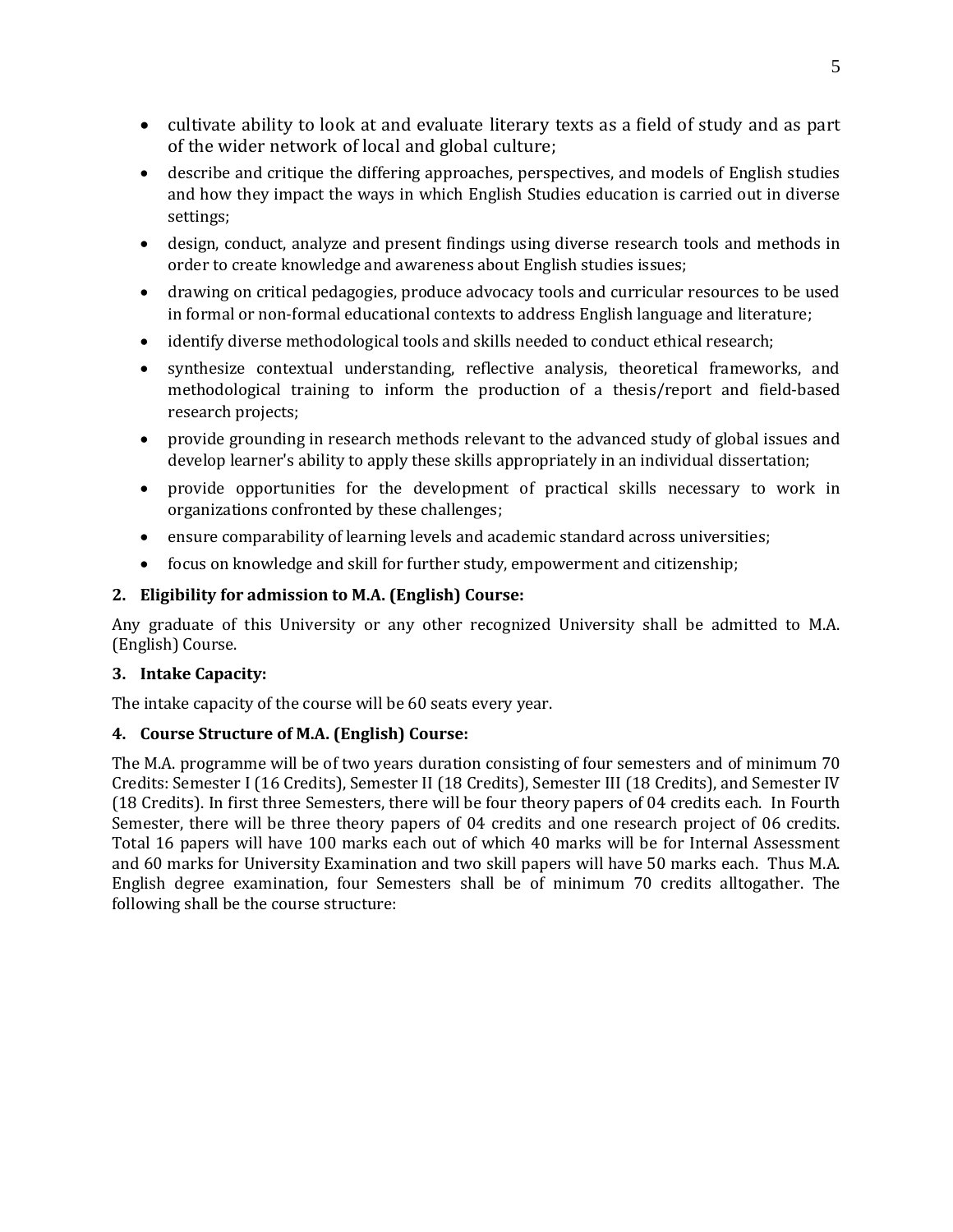### **M.A. English: Semester – I**

| Semester   | Subject Type        | Code<br>Title of the paper  |                                                   | Hrs/       | Credits                | Exam                      | Maximum Marks |    |     |  |  |
|------------|---------------------|-----------------------------|---------------------------------------------------|------------|------------------------|---------------------------|---------------|----|-----|--|--|
|            |                     | Week                        |                                                   | <b>Hrs</b> | Internal<br>Assessment | University<br>Examination | Total         |    |     |  |  |
|            | Core:<br>Compulsory | PGENG 11                    | Literature in English from 1550 to 1832 - I       |            | 04                     | 03                        | 40            | 60 | 100 |  |  |
|            |                     | PGENG 12                    | Introduction to the Study of English Language - I | 04         | 04                     | 03                        | 40            | 60 | 100 |  |  |
|            |                     | PGENG 13                    | English Language and Literature Teaching - I      |            | 04                     | 03                        | 40            | 60 | 100 |  |  |
| Semester I | Core: Elective      | Any one from the following: |                                                   |            |                        |                           |               |    |     |  |  |
|            |                     | PGENG 14                    | a) Postcolonial Literature - I                    | 04         | 04                     | 03                        | 40            | 60 | 100 |  |  |
|            |                     | PGENG 15                    | b) Linguistics and Stylistics - I                 | 04         | 04                     | 03                        | 40            | 60 | 100 |  |  |
|            |                     | PGENG 16                    | c) American Literature: 19th Century - I          | 04         | 04                     | 03                        | 40            | 60 | 100 |  |  |
|            |                     | PGENG 17                    | d) Indian Literature in English Translation $-I$  | 04         | 04                     | 03                        | 40            | 60 | 100 |  |  |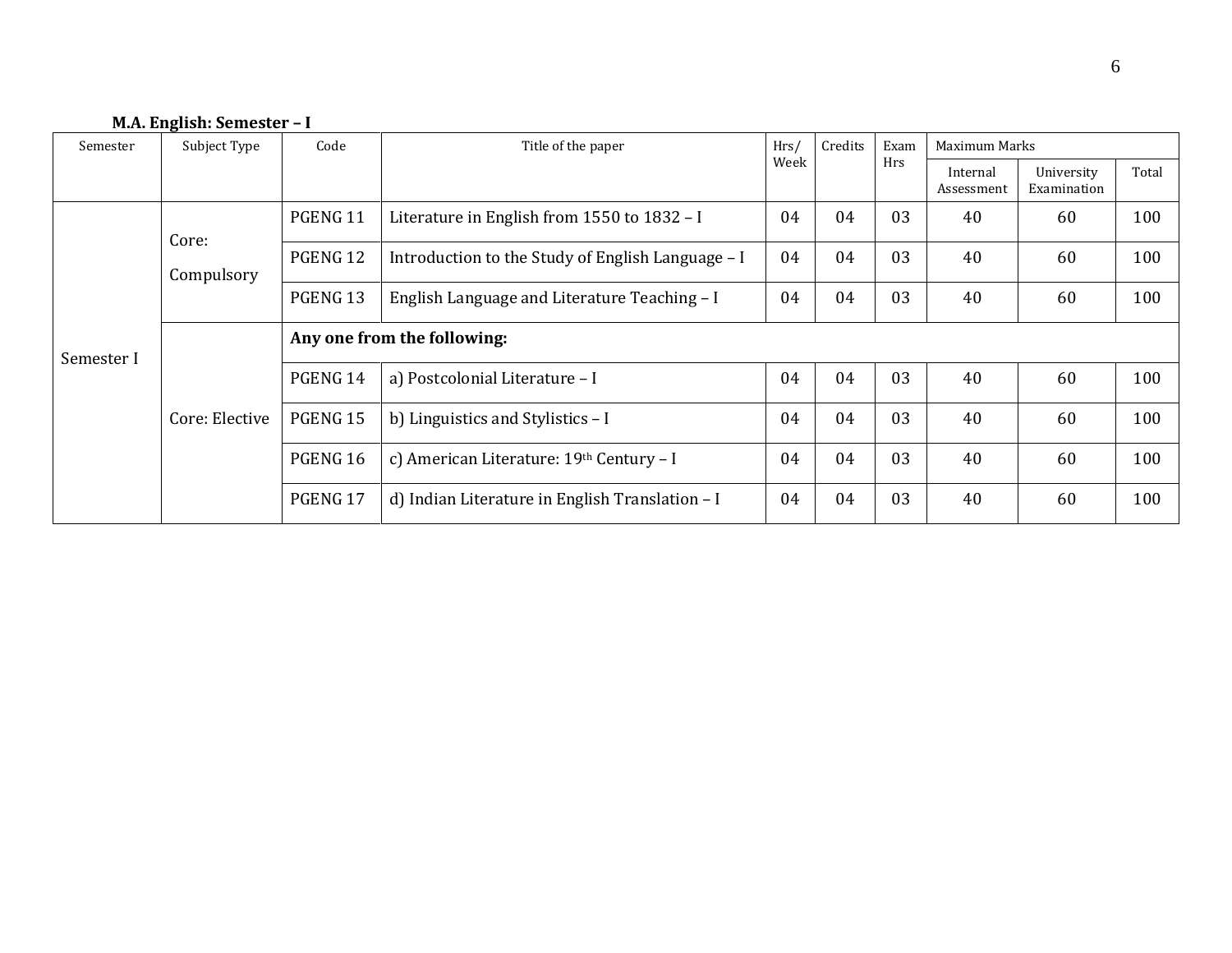| Semester    | Subject Type                     | Code                        | Title of the paper                                 | Hrs/ | Credits | Exam | Maximum Marks          |                           |       |  |  |
|-------------|----------------------------------|-----------------------------|----------------------------------------------------|------|---------|------|------------------------|---------------------------|-------|--|--|
|             |                                  |                             |                                                    | Week |         | Hrs  | Internal<br>Assessment | University<br>Examination | Total |  |  |
|             | Core:                            | PGENG 21                    | Literature in English from 1550 to 1832 - II       |      | 04      | 03   | 40                     | 60                        | 100   |  |  |
|             | Compulsory                       | PGENG <sub>22</sub>         | Introduction to the Study of English Language – II |      | 04      | 03   | 40                     | 60                        | 100   |  |  |
|             |                                  | PGENG <sub>23</sub>         | English Language and Literature Teaching - II      |      | 04      | 03   | 40                     | 60                        | 100   |  |  |
|             |                                  | Any one from the following: |                                                    |      |         |      |                        |                           |       |  |  |
| Semester II |                                  | PGENG 24                    | a) Postcolonial Literature - II                    | 04   | 04      | 03   | 40                     | 60                        | 100   |  |  |
|             | Core:<br>Elective                | PGENG <sub>25</sub>         | b) Linguistics and Stylistics - II                 |      | 04      | 03   | 40                     | 60                        | 100   |  |  |
|             |                                  | PGENG 26                    | c) American Literature: 19th Century - II          | 04   | 04      | 03   | 40                     | 60                        | 100   |  |  |
|             |                                  | PGENG 27                    | d) Indian Literature in English Translation - II   | 04   | 04      | 03   | 40                     | 60                        | 100   |  |  |
|             | Ability<br>Enhancement<br>Course | PGAEC 21                    | <b>English for Specific Purposes</b>               |      | 02      | 02   | 20                     | 30                        | 50    |  |  |

### **M.A. English: Semester – II**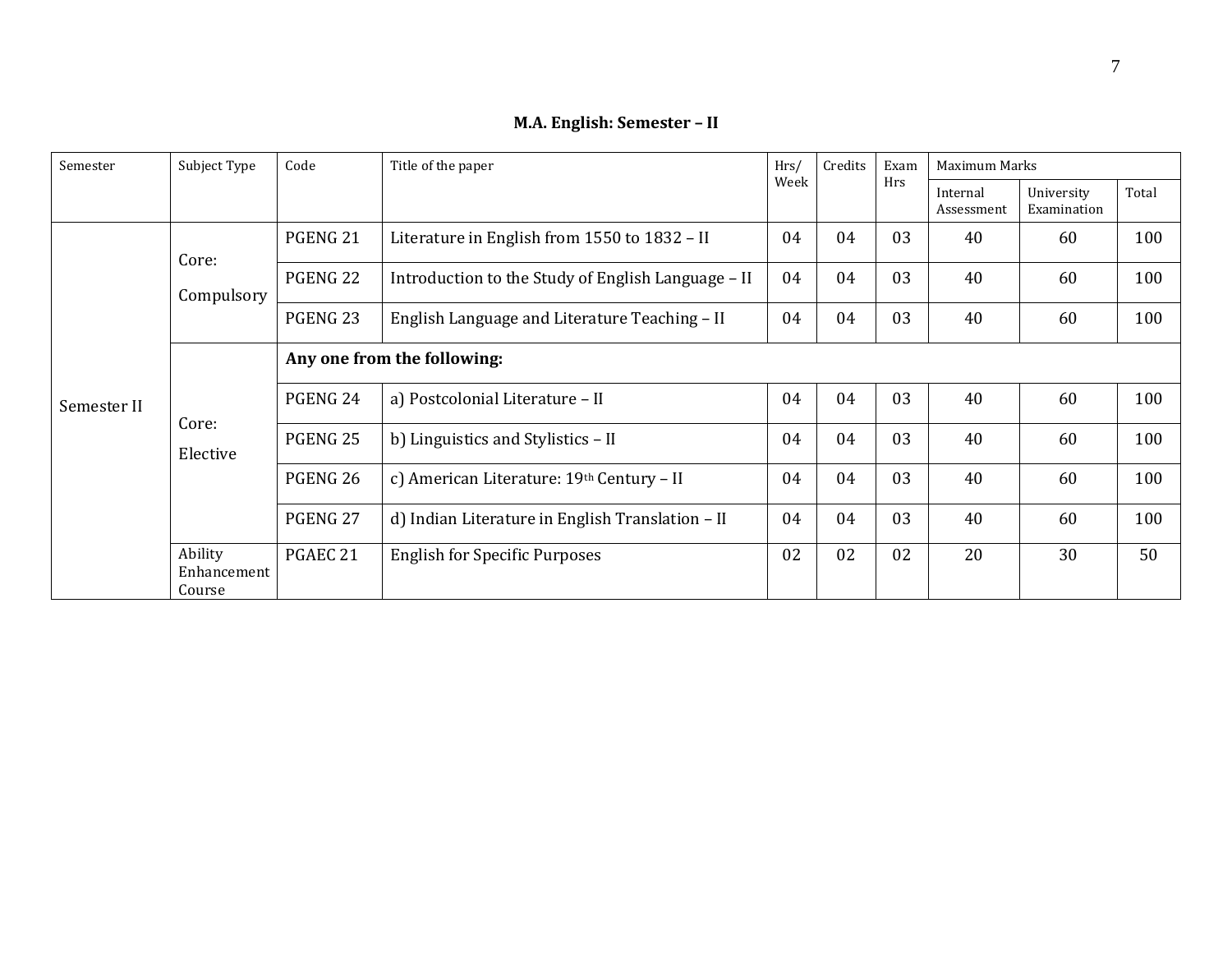| Semester     | Subject Type                   | Code                        | Title of the paper                                  |      | Credits | Exam | Maximum Marks          |                           |       |  |
|--------------|--------------------------------|-----------------------------|-----------------------------------------------------|------|---------|------|------------------------|---------------------------|-------|--|
|              |                                |                             |                                                     | Week |         | Hrs  | Internal<br>Assessment | University<br>Examination | Total |  |
|              | Core:                          | PGENG 31                    | Literature in English from 1832 to 1980 - I         |      | 04      | 03   | 40                     | 60                        | 100   |  |
|              | Compulsory                     | PGENG 32                    | Contemporary Critical Thoughts - I                  |      | 04      | 03   | 40                     | 60                        | 100   |  |
|              |                                | PGENG 33                    | Research Methodology - I                            |      | 04      | 03   | 40                     | 60                        | 100   |  |
|              |                                | Any one from the following: |                                                     |      |         |      |                        |                           |       |  |
| Semester III |                                | PGENG 34                    | a) Postcolonial Indian English Literature - I       | 04   | 04      | 03   | 40                     | 60                        | 100   |  |
|              | Core:<br>Elective              | PGENG 35                    | b) Semantics and Pragmatics - I                     |      | 04      | 03   | 40                     | 60                        | 100   |  |
|              |                                | PGENG 36                    | c) Contemporary American Literature and Culture - I |      | 04      | 03   | 40                     | 60                        | 100   |  |
|              |                                | PGENG 37                    | d) World Classics in English Translation - I        | 04   | 04      | 03   | 40                     | 60                        | 100   |  |
|              | Skill<br>Enhancement<br>Course | PGSEC 31                    | Soft Skills                                         | 02   | 02      | 02   | 20                     | 30                        | 50    |  |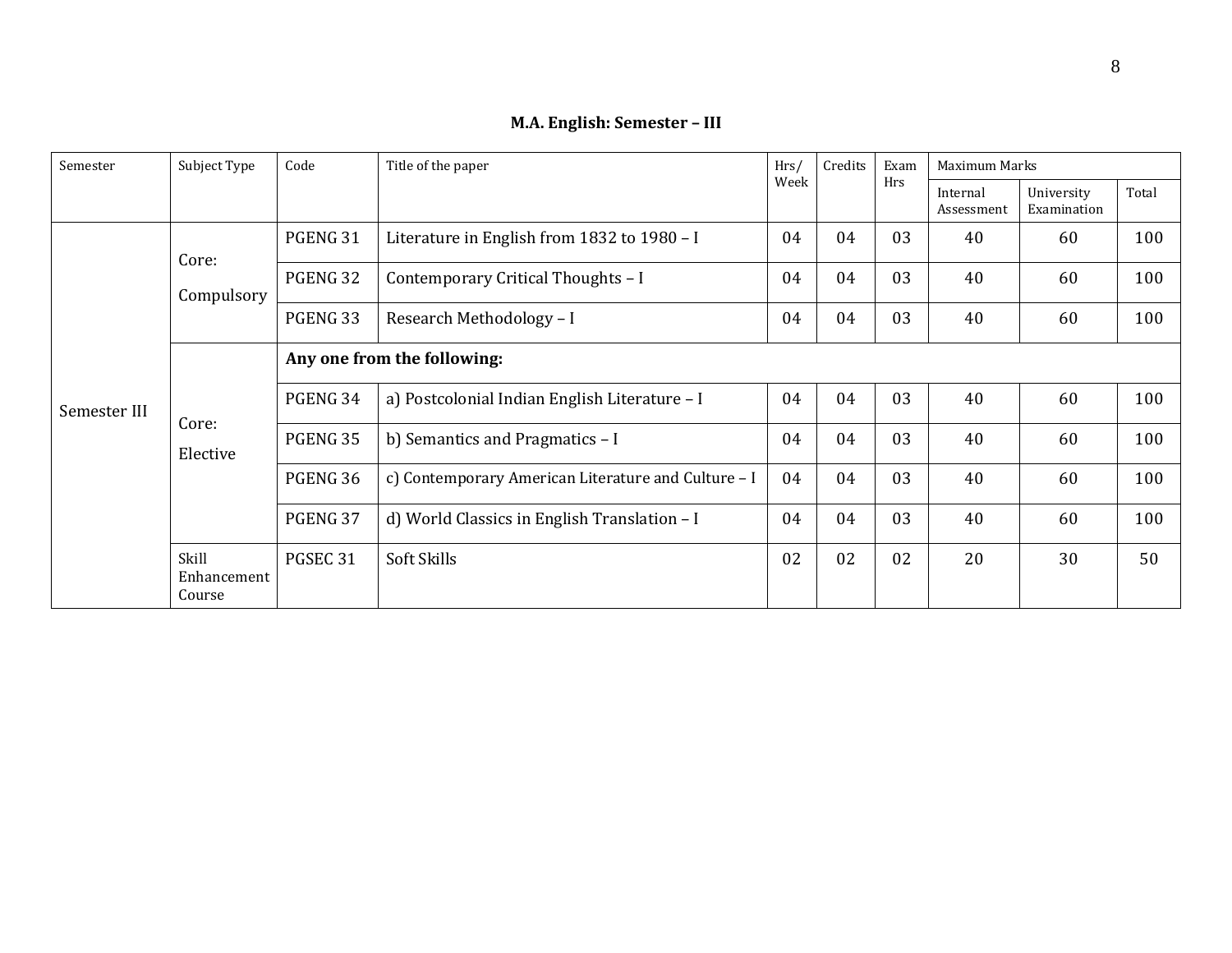| Semester    | Subject Type      | Code                        | Title of the paper                                   |      | Credits | Exam.          | Maximum Marks          |                           |       |  |  |
|-------------|-------------------|-----------------------------|------------------------------------------------------|------|---------|----------------|------------------------|---------------------------|-------|--|--|
|             |                   |                             |                                                      | Week |         | <b>Hrs</b>     | Internal<br>Assessment | University<br>Examination | Total |  |  |
|             | Core:             | PGENG 41                    | Literature in English from 1832 to 1980 - II         |      | 04      | 03             | 40                     | 60                        | 100   |  |  |
|             | Compulsory        | PGENG 42                    | Contemporary Critical Thoughts - II                  |      | 04      | 03             | 40                     | 60                        | 100   |  |  |
|             |                   | PGENG 43                    | Research Methodology - II (Project Report)           |      | 06      | $\blacksquare$ | 40                     | 60                        | 100   |  |  |
| Semester IV | Core:<br>Elective | Any one from the following: |                                                      |      |         |                |                        |                           |       |  |  |
|             |                   | PGENG 44                    | a) Postcolonial Indian English Literature - II       | 04   | 04      | 03             | 40                     | 60                        | 100   |  |  |
|             |                   | PGENG 45                    | b) Semantics and Pragmatics - II                     | 04   | 04      | 03             | 40                     | 60                        | 100   |  |  |
|             |                   | PGENG 46                    | c) Contemporary American Literature and Culture - II |      | 04      | 03             | 40                     | 60                        | 100   |  |  |
|             |                   | PGENG 47                    | d) World Classics in English Translation - II        | 04   | 04      | 03             | 40                     | 60                        | 100   |  |  |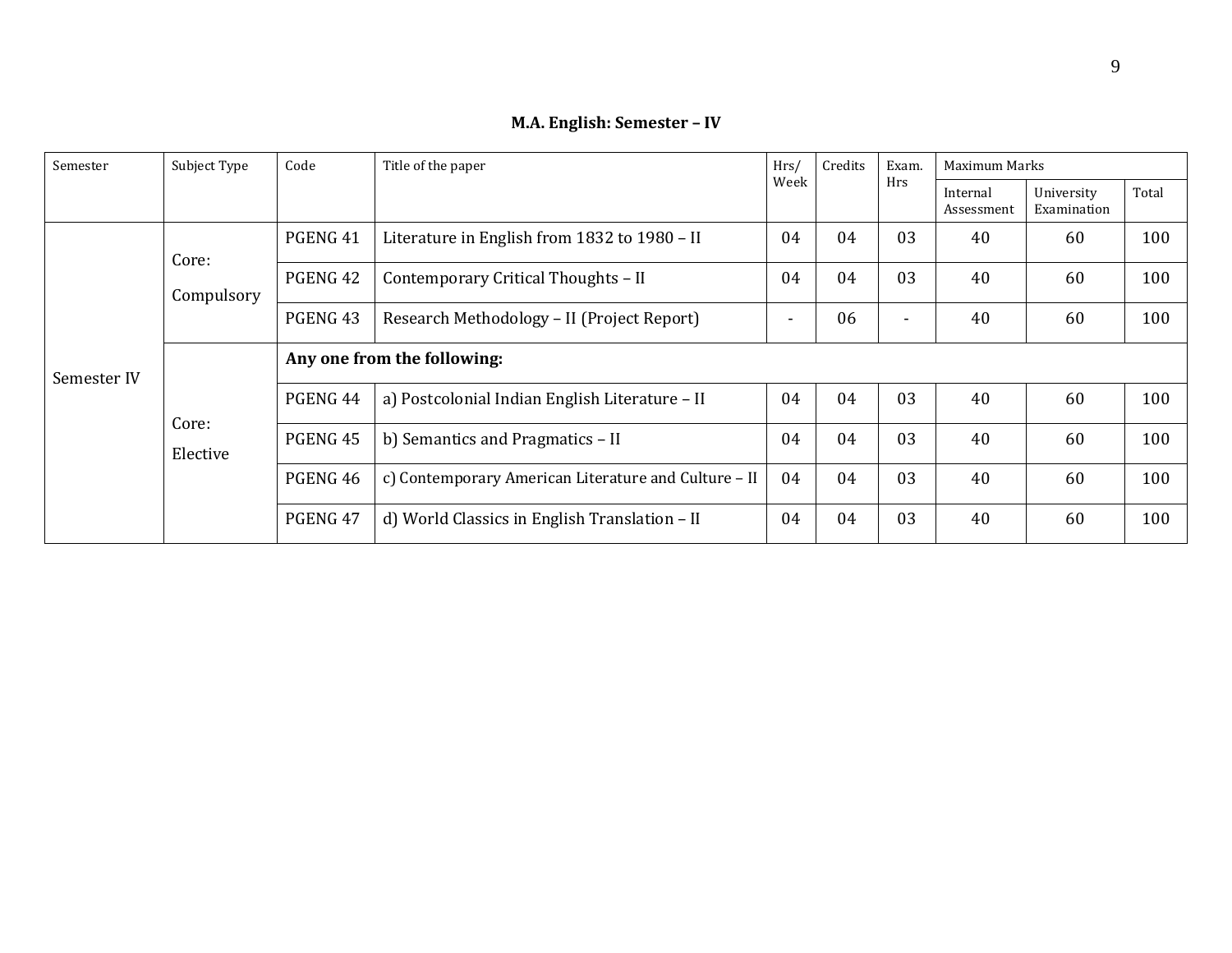#### **5. Scheme of Examination:**

The Assessment of Regular students of Master of Arts (M.A.) English course in the academic session 2018-19 and after, shall be based on

- (a) University Examinations,
- (b) Internal Assessment,
- (c) Choice Based Credit System, and
- (d) Semester Grade Point Average and Cumulative Grade Point Average system

For each paper of 100 marks, there will be Internal Assessment of 40 marks and the University Examination of 60 marks/3 hours duration at the end of each semester. The 04 credit will be given to a student who secures atleast 40% of marks alloted to each paper. A candidate who does not pass the examination in any subject or subjects in one semester will be permitted to reappear in such failed subject or subjects along with the papers of following semesters.

The Internal Assessment (IA) for each paper will be of 40 marks which will be carried out by the department during the term. The Internal Assessment may be in the forms as follows: Attendance, Written tests, seminars, term papers, presentations, assignments, orals or any such others. There will be at least two types of assessments from the types given above.

At the end of each semester, a cumulative grade point average (CGPA) and also Semester grade point average(SGPA) will be calculated as a weighted average of the GPI of all courses in which the student has passed till that semester.

A candidate shall be permitted to proceed from the First Semester up to Final Semester irrespective of his/her failure in any of the Semester examinations subject to the condition that the candidates should register for all the arrear subjects of earlier semesters along with current (subsequent) semester subjects.

#### **Research Project Work:**

There will be a Research Project to be prepared by a student during the fourth semester. The objective of the project work is to introduce students to research methodology in the subject and prepare them for pursuing research in theoretical or experimental or computational areas of the subject. The project work is to be undertaken under guidance of a teacher allotted to a student by the department.

#### **Division of Marks**

| Synopsis with working bibliography (Internal Assessment)              | 40 Marks |
|-----------------------------------------------------------------------|----------|
| A full Project Report (Minimum 50-80 pages) (University Assessment) : | 40 Marks |
| Viva Voce (University Assessment)                                     | 20 Marks |

As the Research Project is based on the self study done by the candidate and evaluated for 100 marks altogether, 06 credits will be awarded to a successful candidate in this subject. The project may be evaluated by two examiners one internal and one external, selected from the panel of PG examiners of the University.

The candidate has to submit the project report before the deadline annouanced by the department. A candidate who fails to submit the project may resubmit the same in the subsequent semester examination for evaluation. The project work activities must be duly supported by documentary evidences to be endorsed by the Head or the Guide.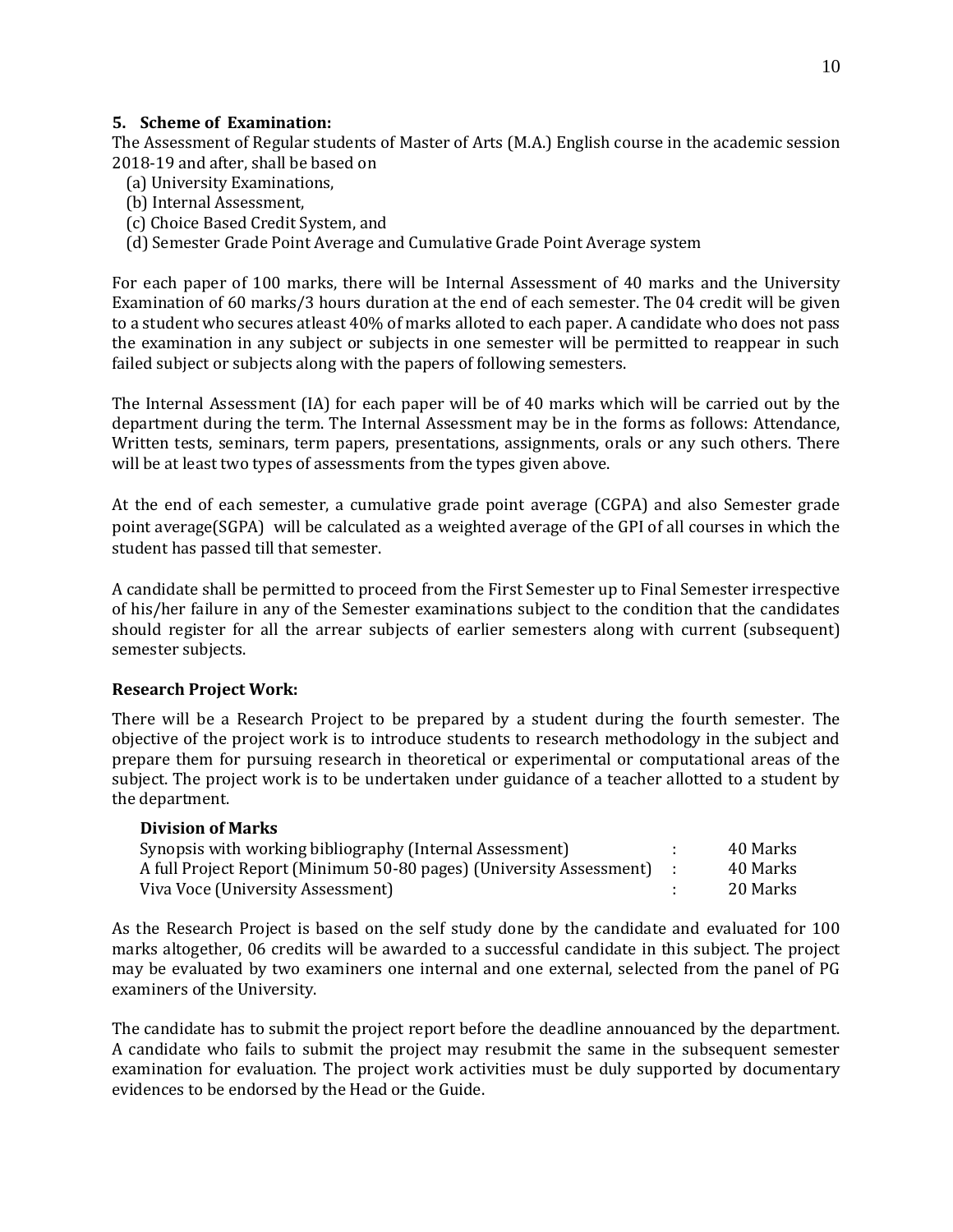#### **6. Standard of Passing:**

For all courses, both UE and IA constitute separate heads of passing. In order to pass in such courses and to earn the assigned credits, a student must obtain a minimum grade point of 5.0 (40% marks) at UE and also a minimum grade point of 5.0 (40% marks) at IA.

Even a student fails in IA, he/she shall be declared 'pass' in the course provided he/she obtains a minimum of 25% in IA and GPA for the course is at least 6.0 (50% in aggregate). The GPA for a course will be calculated only if the student passes at the UE.

A student who fails at UE in a course has to reappear only at UE as a backlog candidate and clear the head of passing. Similarly, a student who fails in a course at IA has to reappear only at IA as a backlog candidate and clear the head of passing.

A candidate shall be permitted to proceed further from the First Semester up to Fourth Semester irrespective of his/her failure in any of the Semester examinations subject to the condition that the candidates should register for all the backlog subjects of earlier semesters along with current (subsequent) semester subjects.

| Range of Marks (Out of 100) | Grade | <b>Grade Point</b> |
|-----------------------------|-------|--------------------|
| $80 \leq$ Marks $\leq 100$  |       | 10                 |
| $70 \leq$ Marks $< 80$      | A+    |                    |
| $60 \leq$ Marks < 70        |       |                    |
| $55 \leq$ Marks < 60        | B+    |                    |
| $50 \leq$ Marks $\leq 55$   |       |                    |
| $40 \leq$ Marks $< 50$      |       |                    |
| Marks $< 40$                |       |                    |

The 10-point scale Grades and Grade Points according to the following table.

The performances at UE and IA will be combined to obtain the Grade Point Average (GPA) for the course. The weights for performance at UE and IA shall respectively be 60% and 40%.

GPA is calculated by adding the UE marks out of 60 and IA marks out of 40. The total marks out of 100 are converted to grade point, which will be the GPA.

### **7. Formula to Calculate Grade Points (GP):**

Suppose that '*Max*' is the maximum marks assigned for an examination or evaluation based on which GP will be computed. In order to determine the GP, Set *x* = *Max*/10 (since we have adapted 10-point system). Then GP is calculated by the formulas shown as below.

| Range of Marks at the evaluation | Formula for the Grade Point |
|----------------------------------|-----------------------------|
| $8x \leq$ Marks $\leq 10x$       | 10                          |
| $5.5x \leq$ Marks $\leq 8x$      | Truncate (Marks/x) +2       |
| $4x \leq$ Marks $\lt 5.5x$       | Truncate (Marks/x) +1       |

Two kinds of performance indicators, namely, the Semester Grade Point Average (SGPA) and the Cumulative Grade Point Average (CGPA) shall be computed at the end of each term. The SGPA measures the cumulative performance of a student in all the courses in a particular semester, while the CGPA measures the cumulative performance in all courses since his/her enrolment to the course. The CGPA of a student when he/she completes the programme is the final result of the student.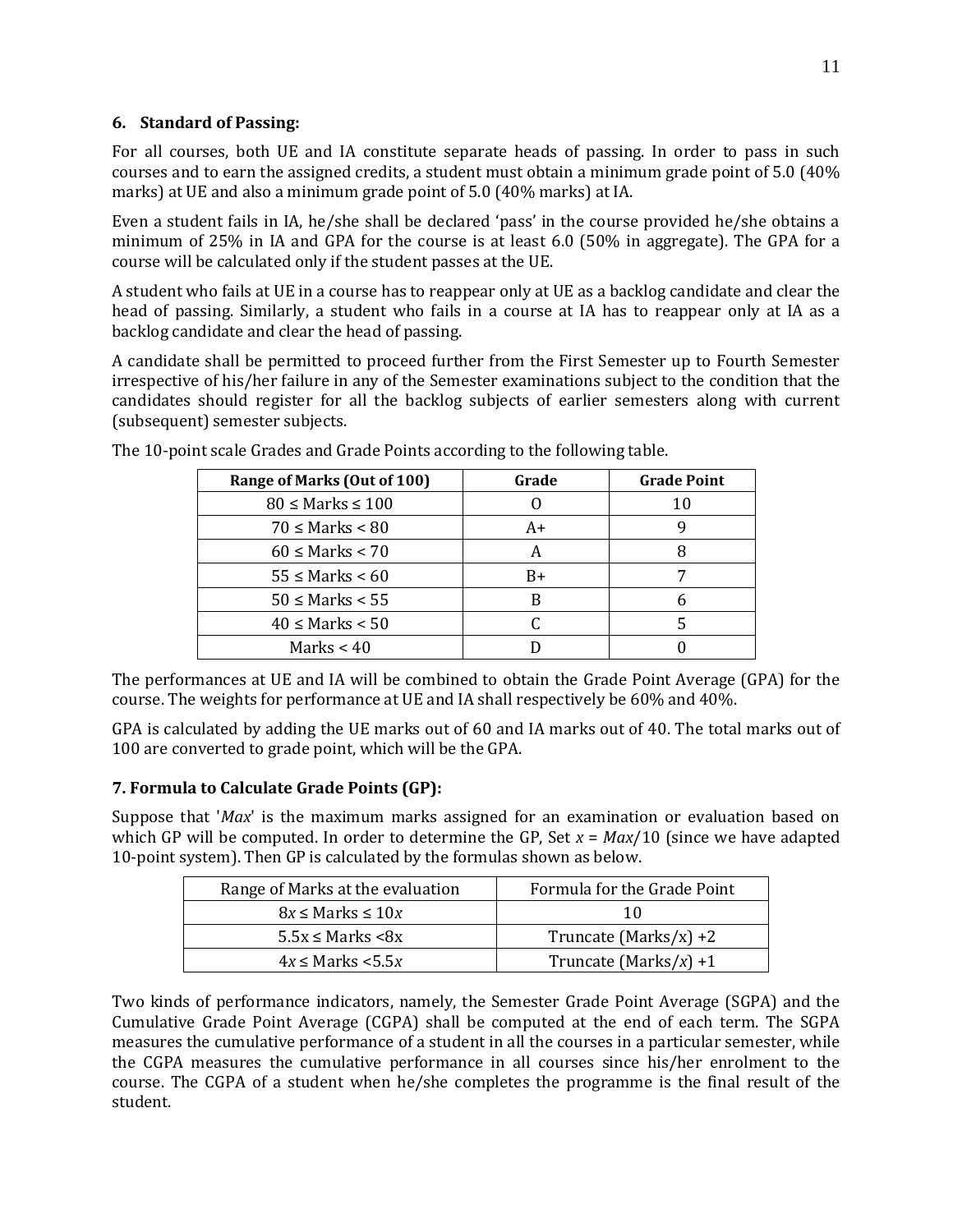The SGPA is calculated by the formula SGPA =  $\frac{\sum Ck \times GPk}{\sum Ck}$ , where  $C_k$  is the credit-value assigned to a course and *GPk* is the GPA obtained by the student in the course. In the above, the sum is taken over all the courses that the student has undertaken for the study during the semester, including those in which he/she might have failed or those for which he/ she remained absent. The SGPA shall be calculated up to two decimal place accuracy.

The CGPA is calculated by the formula CGPA =  $\frac{\Sigma}{\Sigma}$  $\frac{k \times dF_k}{\sum c_k}$ , where  $C_k$  is the credit-value assigned to a course and *GP<sup>k</sup>* is the GPA obtained by the student in the course. In the above, the sum is taken over all the courses that the student has undertaken for the study from the time of his/her enrolment to the course and also the during the semester for which CGPA is calculated, including those in which he/she might have failed or those for which he/she remained absent. The CGPA shall be calculated up to two decimal place accuracy.

| $%$ Marks (CGPA) = | $10 \times CGPA - 10$  | if $5.00 \leq CGPA \leq 6.00$  |
|--------------------|------------------------|--------------------------------|
|                    | $5 \times CGPA + 20$   | if 6.00 ≤ CGPA ≤ 8.00          |
|                    | $10 \times CGPA - 20$  | if 8.00 ≤ CGPA ≤ 9.00          |
|                    | $20 \times CGPA - 110$ | if 9.00 ≤ CGPA ≤ 9.50          |
|                    | $40 \times CGPA - 300$ | if $9.50 \leq CGPA \leq 10.00$ |

The Formula to compute equivalent percentage marks for specified CGPA:

#### **8. Award of honours:**

A student who has completed the minimum credits specified for the programme shall be declared to have passed in the programme. The final result will be in terms of letter grade only and is based on the CGPA of all courses studied and passed. The criteria for the award of honours are given below.

| Range of CGPA               | Final Grade | Performance<br>Descriptor | <b>Equivalent Range of</b><br>Marks (%) |
|-----------------------------|-------------|---------------------------|-----------------------------------------|
| $9.50 \leq CGPA \leq 10.00$ | O           | Outstanding               | $80 \leq$ Marks $\leq 100$              |
| $9.00 \leq CGPA \leq 9.49$  | $A+$        | Excellent                 | $70 \leq$ Marks $\leq 80$               |
| $8.00 \leq CGPA \leq 8.99$  | A           | Very Good                 | $60 \leq$ Marks $< 70$                  |
| $7.00 \leq CGPA \leq 7.99$  | $B+$        | Good                      | $55 \leq$ Marks $\leq 60$               |
| $6.00 \leq CGPA \leq 6.99$  | B           | Average                   | $50 \leq$ Marks $\lt$ 55                |
| $5.00 \leq CGPA \leq 5.99$  | C           | Satisfactory              | $40 \leq$ Marks $< 50$                  |
| CGPA Below 5.00             | F           | Fail                      | Marks Below 40                          |

#### **9. Gracing:**

The gracing shall be done as per existing rules of the University.

#### **10. Verification and Revaluation:**

There is provision for verification and revaluation of the result. A student can apply for the verification and revaluation of the result within the two weeks from the declaration of the results with the prescribed fee. The verification and revaluation shall be done as per the existing rules of the University.